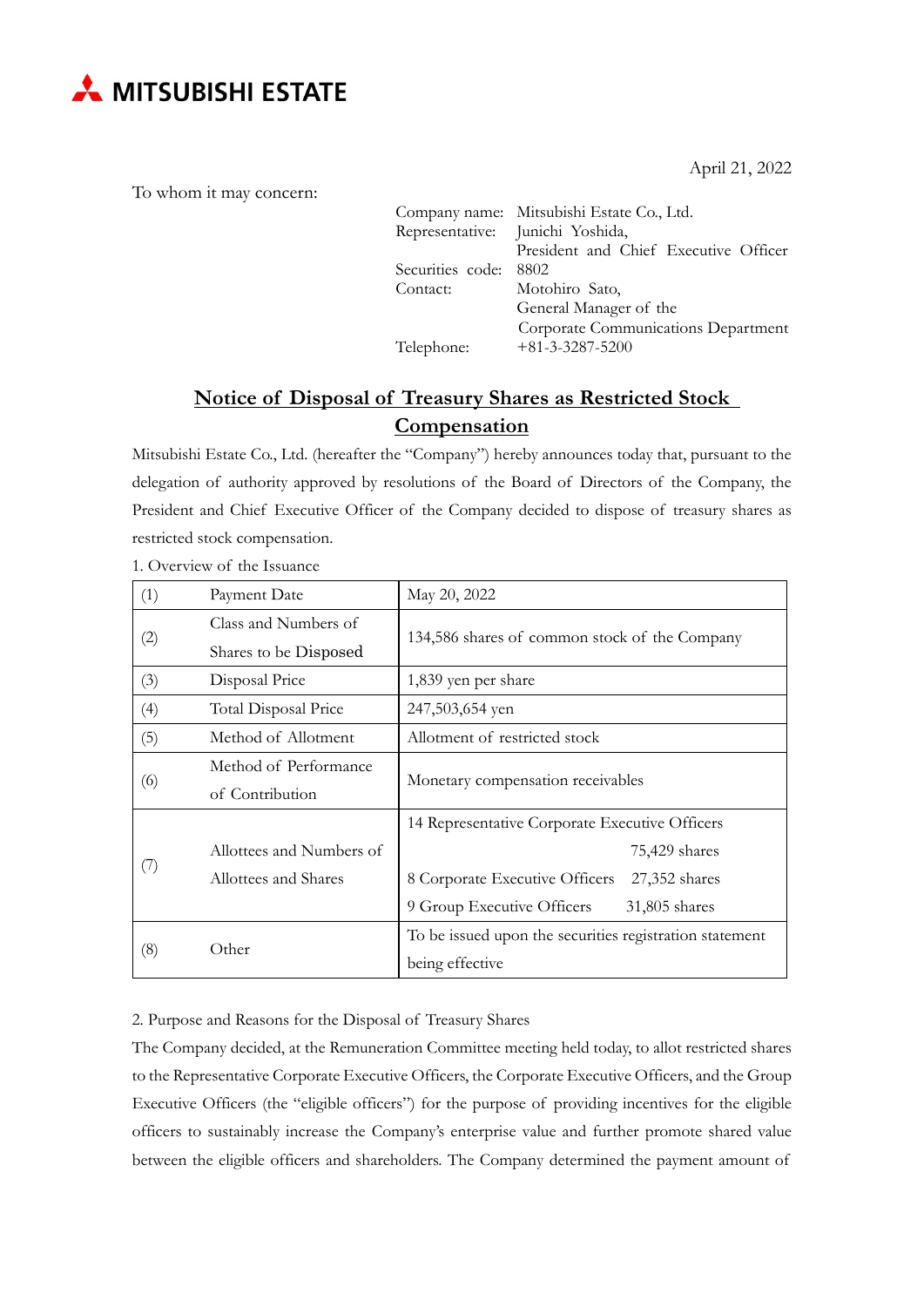monetary compensation receivables to be provided to each eligible officer within an amount that are not particularly favorable to the eligible officers. The President and Chief Executive Officer of the Company decided to grant restricted shares to the eligible officers by providing monetary compensation receivables.

Monetary compensation receivables are to be issued under the condition that an Allotment Agreement for Shares of Restricted Stock (the "Allotment Agreement") is concluded between the Company and the eligible officers.

#### 3. Overview of the Allotment Agreement

## (1) Transfer Restriction Period

The eligible officers received restricted shares shall not transfer, create any interest on or otherwise dispose of restricted shares during the period from the payment due day to retirement of directors the eligible officers from their designated positions. (the Transfer Restriction Period).

## (2) Conditions for Releasing Transfer Restriction

In principle, the Company shall remove, as of the expiration of the relevant Transfer Restriction Period, transfer restrictions on all of the allotted shares of the eligible officers.

## (3) Grounds for the Acquisition without Consideration

In case of certain events applicable to the grounds for the acquisition without consideration prescribed in the Allotment Agreement, the Company will acquire the allotted shares without any considerations to those eligible officers.

#### (4) Management of Shares

The eligible officers are required to open accounts in order to keep records of restricted shares in a designated way at the designated Financial Instruments Business Operators as the Company specifies.

#### 4. Basis of Calculation of the Payment Amount and Specific Details thereof

The disposal price shall be 1,839yen (rounded down to the nearest one (1) yen) which is the Closing Price at Tokyo Stock Exchange Group, Inc. on the business day immediately before the date on which the President and Chief Executive Officer made a decision on allotment of restricted shares (April 20, 2022). Since the Company's common stock has been listed already, the Company believes that the issue price reflects the Company's performance as well as circumstances of stock market demand under the situation which doesn't provide any specific reasons for the most recent stock price should not be considered; thus the most reasonable one without any arbitrariness.